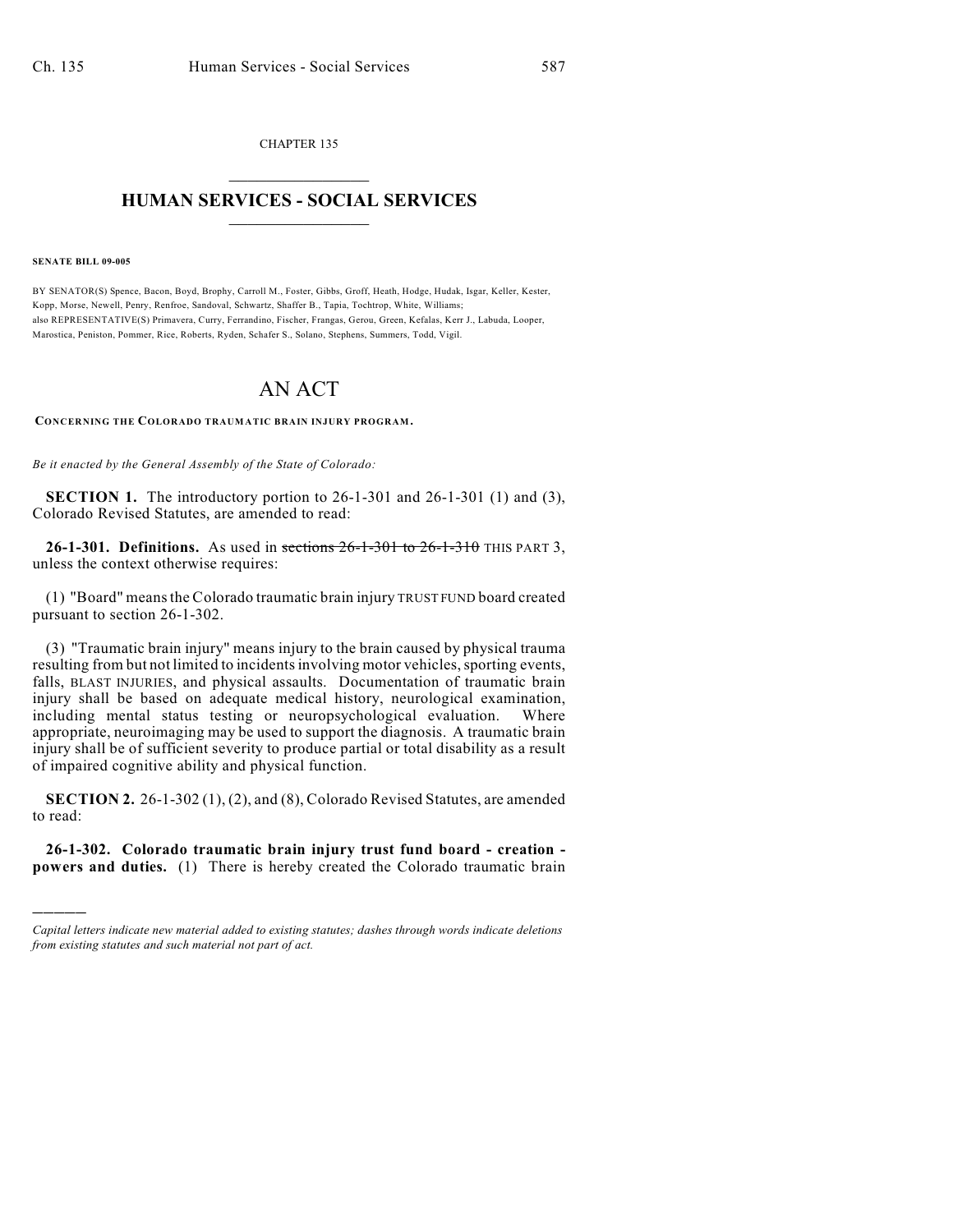injury TRUST FUND board within the STATE department of human services. The board shall exercise its powers and duties as if transferred by a **type 2** transfer.

(2) The Colorado traumatic brain injury board shall be composed of: thirteen members including:

(a) The executive director of the STATE department OF HUMAN SERVICES or the executive director's designee;

(b) The president of a state brain injury association or the president's designee, WHO SHALL BE APPOINTED BY THE EXECUTIVE DIRECTOR OF THE STATE DEPARTMENT OF HUMAN SERVICES;

(c) The executive director of the department of public health and environment or the executive director's designee; and the following members who shall be appointed by the governor, with the consent of the senate:

(a) A neurologist who has experience working with persons with traumatic brain injuries;

(b) A neuropsychologist who has experience working with persons with traumatic brain injuries;

(c) A social worker or clinical psychologist experienced in working with persons who have sustained traumatic brain injuries;

(d) A rehabilitation specialist such as a speech pathologist, vocational rehabilitation counselor, occupational therapist, or physical therapist who has experience working with persons with traumatic brain injuries;

(e) A neurosurgeon or neuropsychiatrist who has experience working with persons with traumatic brain injuries;

(f) A clinical research scientist who has experience evaluating persons with traumatic brain injuries;

(g) Two persons who are family members of individuals with traumatic brain injuries or individuals with a traumatic brain injury; and

(h) Two members of the public who have experience with persons with traumatic brain injuries.

(d) NO MORE THAN TEN ADDITIONAL PERSONS WITH AN INTEREST AND EXPERTISE IN THE AREA OF TRAUMATIC BRAIN INJURY WHO THE GOVERNOR SHALL APPOINT, WITH THE CONSENT OF THE SENATE. THE ADDITIONAL BOARD MEMBERS MAY INCLUDE, BUT NEED NOT BE LIMITED TO, ANY COMBINATION OF THE FOLLOWING PROFESSIONS OR ASSOCIATION WITH TRAUMATIC BRAIN INJURY:

(I) PHYSICIANS WITH EXPERIENCE AND STRONG INTEREST IN THE PROVISION OF CARE TO PERSONS WITH TRAUMATIC BRAIN INJURIES, INCLUDING BUT NOT LIMITED TO NEUROLOGISTS, NEUROPSYCHIATRISTS, PHYSIATRISTS, OR OTHER MEDICAL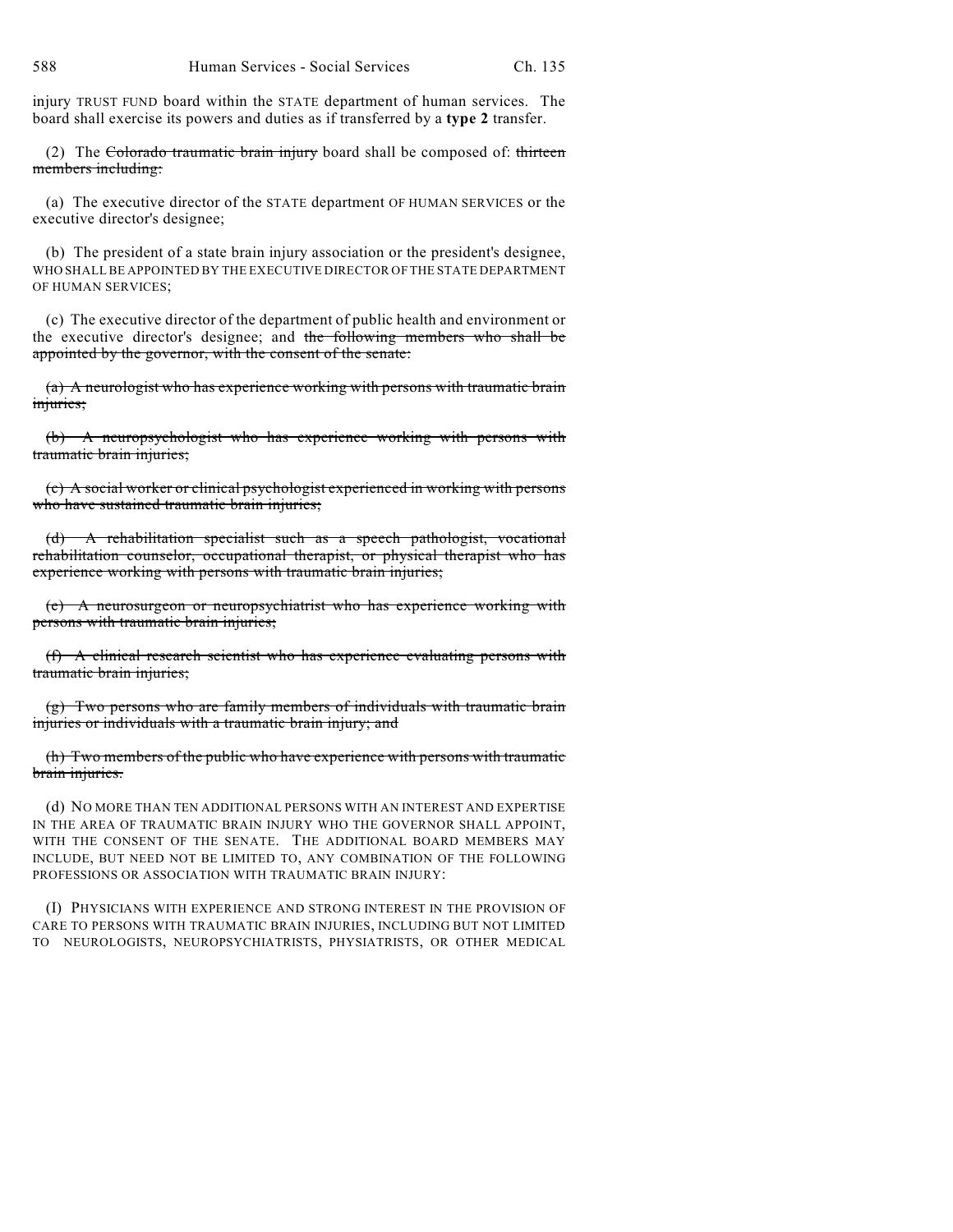DOCTORS WHO HAVE DIRECT EXPERIENCE WORKING WITH PERSONS WITH TRAUMATIC BRAIN INJURIES;

(II) SOCIAL WORKERS, NURSES, NEUROPSYCHOLOGISTS, OR CLINICAL PSYCHOLOGISTS WHO HAVE EXPERIENCE WORKING WITH PERSONS WITH TRAUMATIC BRAIN INJURIES;

(III) REHABILITATION SPECIALISTS, SUCH AS SPEECH PATHOLOGISTS, VOCATIONAL REHABILITATION COUNSELORS, OCCUPATIONAL THERAPISTS, OR PHYSICAL THERAPISTS, WHO HAVE EXPERIENCE WORKING WITH PERSONS WITH TRAUMATIC BRAIN INJURIES;

(IV) CLINICAL RESEARCH SCIENTISTS WHO HAVE EXPERIENCE EVALUATING PERSONS WITH TRAUMATIC BRAIN INJURIES;

(V) CIVILIAN OR MILITARY PERSONS WITH TRAUMATIC BRAIN INJURIES OR FAMILY MEMBERS OF SUCH PERSONS WITH TRAUMATIC BRAIN INJURIES;

(VI) PERSONS WHOSE EXPERTISE INVOLVES WORK WITH CHILDREN WITH TRAUMATIC BRAIN INJURIES; OR

(VII) PERSONS WHO HAVE EXPERIENCE AND SPECIFIC INTEREST IN THE NEEDS OF AND SERVICES FOR PERSONS WITH TRAUMATIC BRAIN INJURIES.

(8) (a) The board shall promulgate reasonable policies and procedures pertaining to the operation of the trust fund.

(b) The board may contract with entities to provide all or part of the services described in this part 3 for persons with traumatic brain injuries.

(c) The board may accept and expend gifts, grants, and donations for operation of the program.

(d) THE BOARD SHALL USE TRUST FUND MONEYS COLLECTED PURSUANT TO SECTIONS 30-15-402 (3), 42-4-1301 (7) (d) (III), AND 42-4-1701 (4) (e), C.R.S., TO PROVIDE DIRECT SERVICES TO PERSONS WITH TRAUMATIC BRAIN INJURIES, SUPPORT RESEARCH, AND SUPPORT EDUCATION GRANTS TO INCREASE AWARENESS AND UNDERSTANDING OF ISSUES AND NEEDS RELATED TO TRAUMATIC BRAIN INJURY.

**SECTION 3.** 26-1-304 (1), Colorado Revised Statutes, is amended to read:

**26-1-304. Services for persons with traumatic brain injuries - limitations covered services.** (1) Approximately sixty-five percent of the moneys collected for the trust fund pursuant to sections  $42-4-1301$  (7) (d) (III) and  $42-4-1701$  (4) (e), C.R.S., shall be used to provide services to persons with traumatic brain injuries. Services provided pursuant to this section shall begin to be provided to persons with traumatic brain injuries no later than July 1, 2004. The BOARD SHALL DETERMINE THE PERCENTAGE OF MONEYS CREDITED TO THE TRUST FUND TO BE SPENT ANNUALLY ON DIRECT SERVICES FOR PERSONS WITH TRAUMATIC BRAIN INJURIES; HOWEVER, NO LESS THAN FIFTY-FIVE PERCENT OF THE MONEYS ANNUALLY CREDITED TO THE TRUST FUND PURSUANT TO SECTIONS 30-15-402 (3), 42-4-1301 (7) (d) (III), AND 42-4-1701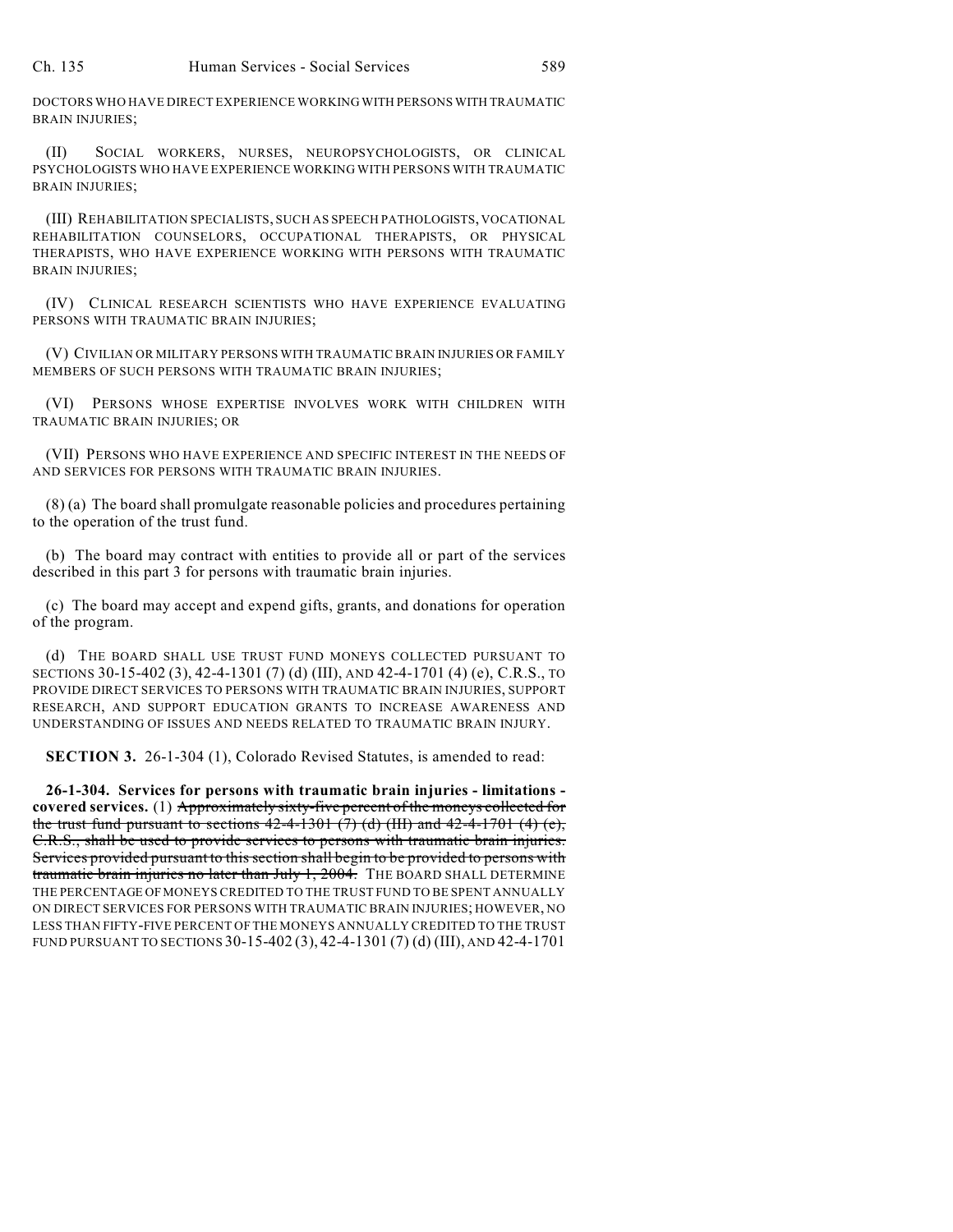(4) (e), C.R.S., SHALL BE USED TO PROVIDE DIRECT SERVICES TO PERSONS WITH TRAUMATIC BRAIN INJURIES.

**SECTION 4.** 26-1-305, Colorado Revised Statutes, is amended to read:

**26-1-305. Education about traumatic brain injury.** Approximately five percent of the moneys collected for the trust fund pursuant to sections 42-4-1301 (7) (d) (III) and 42-4-1701 (4) (e), C.R.S., shall be utilized to provide education for individuals with traumatic brain injuries and assist educators, parents, and nonmedical professionals in the identification of traumatic brain injuries so as to assist such persons in seeking proper medical intervention or treatment. Implementation of this section shall begin no later than April 1, 2004. THE BOARD SHALL DETERMINE THE PERCENTAGE OF MONEYS CREDITED TO THE TRUST FUND TO BE SPENT ANNUALLY ON EDUCATION RELATED TO TRAUMATIC BRAIN INJURIES; HOWEVER, NO LESS THAN FIVE PERCENT OF THE MONEYS THE TRUST FUND PURSUANT TO SECTIONS 30-15-402 (3), 42-4-1301 (7) (d) (III), AND 42-4-1701 (4) (e), C.R.S., SHALL BE USED TO PROVIDE EDUCATION RELATED TO INCREASING THE UNDERSTANDING OF TRAUMATIC BRAIN INJURY.

**SECTION 5.** 26-1-306 (1), Colorado Revised Statutes, is amended to read:

**26-1-306. Research related to treatment of traumatic brain injuries - grants.** (1) Approximately thirty percent of the moneys collected for the trust fund pursuant to sections  $42-4-1301(7)(d)(III)$  and  $42-4-1701(4)(e), C.R.S.,$  shall be utilized to support research related to the treatment and understanding of traumatic brain injuries. The board shall solicit applications for grants to be awarded pursuant to this section no later than October 1, 2004. THE BOARD SHALL DETERMINE THE PERCENTAGE OF MONEYS CREDITED TO THE TRUST FUND TO BE SPENT ANNUALLY ON RESEARCH RELATED TO TRAUMATIC BRAIN INJURIES; HOWEVER, NO LESS THAN TWENTY-FIVE PERCENT OF THE MONEYS ANNUALLY CREDITED THE TRUST FUND PURSUANT TO SECTIONS 30-15-402 (3), 42-4-1301 (7) (d) (III), AND 42-4-1701 (4) (e), C.R.S., SHALL BE USED TO SUPPORT RESEARCH RELATED TO THE TREATMENT AND UNDERSTANDING OF TRAUMATIC BRAIN INJURIES.

**SECTION 6.** 26-1-307, Colorado Revised Statutes, is amended to read:

**26-1-307. Administrative costs.** The administrative expenses of the board and the STATE department shall be paid from moneys in the trust fund. The joint budget committee shall annually appropriate moneys from the TRUST fund to pay for the administrative expenses of the program.

**SECTION 7.** 26-1-309 (1), Colorado Revised Statutes, is amended, and the said 26-1-309 is further amended BY THE ADDITION OF THE FOLLOWING NEW SUBSECTIONS, to read:

**26-1-309. Trust fund.** (1) A trust fund to be known as the Colorado traumatic brain injury trust fund is hereby created and established in the state treasury. Such THERE IS HEREBY CREATED IN THE STATE TREASURY THE COLORADO TRAUMATIC BRAIN INJURY TRUST FUND. THE trust fund shall be comprised CONSIST of ANY moneys collected from surcharges assessed pursuant to sections 30-15-402 (3), 42-4-1301 (7) (d) (III), and 42-4-1701 (4) (e), C.R.S. THE MONEYS IN THE FUND